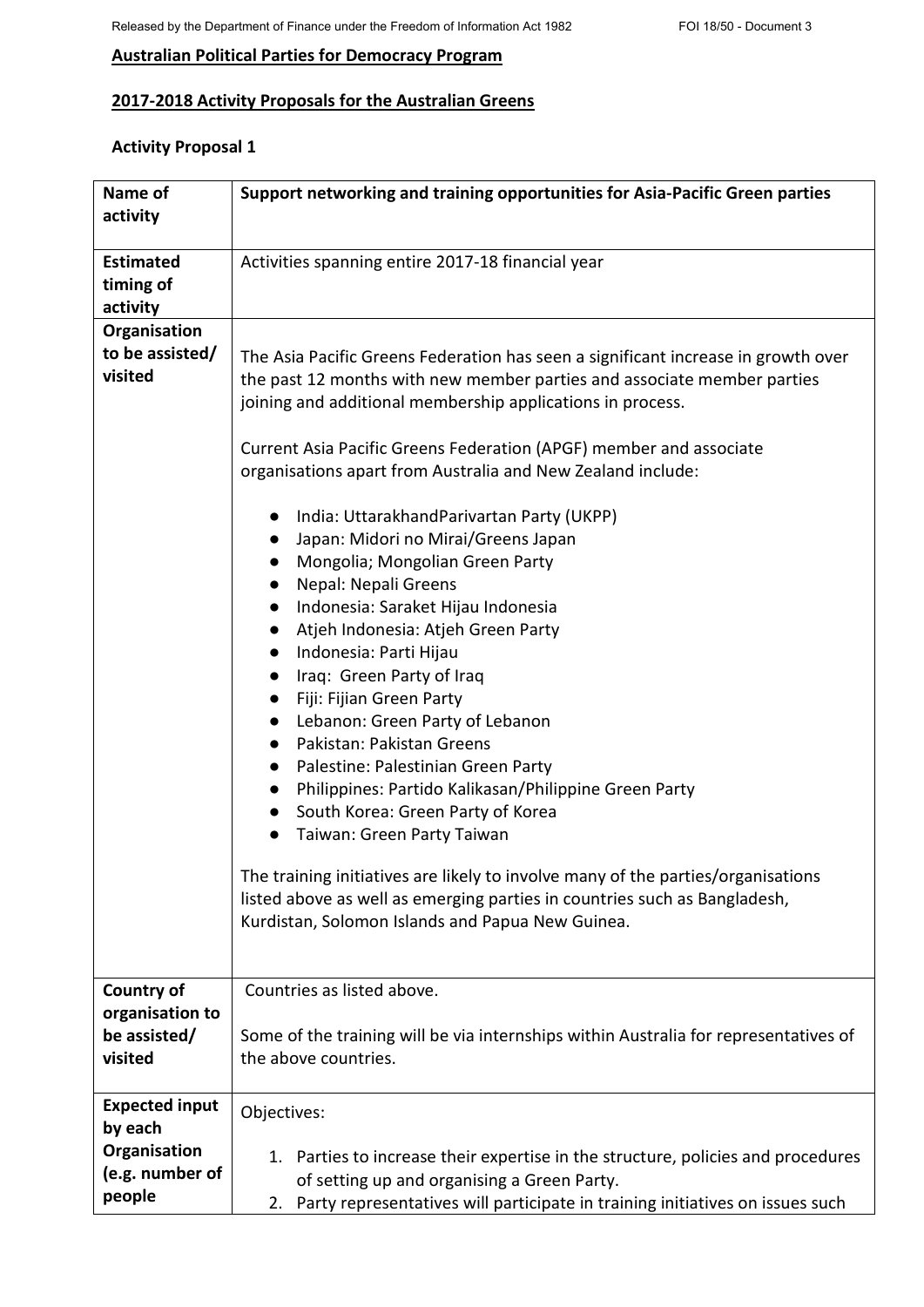| involved, time<br>required, etc.)                                           | as parliamentary democracy and party organisational development.<br>3. The Australian Greens will offer training initiatives and internships to new<br>and emerging key party representatives as well as between APGF party<br>member parties. |
|-----------------------------------------------------------------------------|------------------------------------------------------------------------------------------------------------------------------------------------------------------------------------------------------------------------------------------------|
| Estimated cost<br>(split into<br>project and<br>administrative<br>expenses) | Total cost: \$55,000<br>Project and coordination costs: \$50,000<br>Administrative costs: \$5,000                                                                                                                                              |

#### **Monitoring and Evaluation Statement**

Summary to address the following points:

● **How does this particular activity fit within the objective and aims of the Program?** 

The Asia Pacific Greens regional Federation last year expanded to include countries from the Middle East as well as admitting new member parties from Asia and the Pacific. There is an increasing need for training in areas such as organisational development, policy management, membership management, and organisational planning prior to participating in local government, regional and national elections.

The annual APGF Council meeting and the trainings prior to/after this meeting will involve representatives from over 17 member countries to share skills and information on issues such as developing organisational structures, policies and plans. The Council provides sustainable links between the Australian Greens and other Greens parties in the Asia Pacific region and enhances the ability of all delegates to participate in their respective democratic processes.

The internship program has now been established for the past two years. It is a means to continue to deliver cross-country learning experiences akin to those achieved through the Study Tour conducted in 2016 with program funding. The program of internships involves individuals spending time, expected to be a minimum of two weeks each, in Australia or another APGF country to observe and learn from activities in the host country.

## ● **Why has this particular activity been chosen?**

The sudden growth of the Federation and the increasing number of emerging parties joining means an increasing need for skill development and training assistance for these parties. Skills will be enhanced by newer member parties working with other more experienced Green Parties face to face as well as opportunities to work with Australian Greens members and staff.

The APGF Council annual meetings have proved to be very successful and have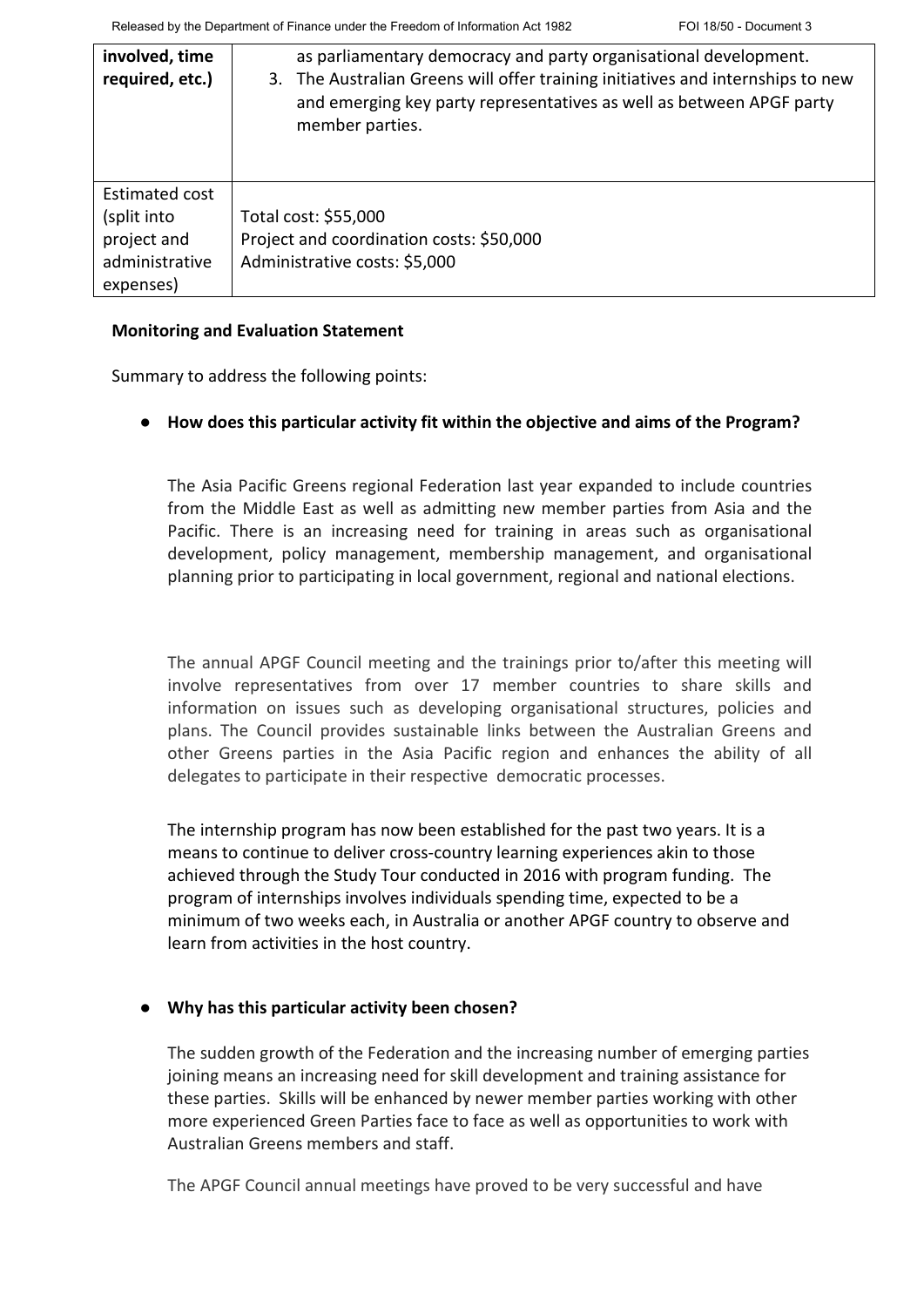greatly enhanced the development of Greens organisations in several Asia Pacific countries. Training initiatives are designed around the Council meetings when representatives are in the one location. There is an increasing demand for work on parliamentary democracy and proportional representation in the election procedures of many countries in which Green Parties exist throughout the region. Several of the parties who stand candidates due to the electoral procedure and lack of reforms are either not able to have candidates elected or able to register for election.

The Australian Greens will ensure that selection of all participants in activities include measures to ensure that women are properly represented.

## ● **What is hoped to be achieved from the activity?**

Further parties will become registered and stand candidates for election at local government, regional and national level.

Parties will have a better understanding of organisational procedures, registration requirements, policy and election platforms.

## ● **How will any outcomes (including short and long term) be measured?**

An evaluation will be conducted following the annual Council meeting to assess the learnings and the effectiveness of the Council meeting and the trainings prior to the meeting. We will also be monitoring improvements in the operating capacities of the organisations assisted through subsequent training sessions and the APGF Council meeting.

Outcomes will be measured by evidence that the organisations assisted have developed or strengthened formal and functional party structures, and have increased their capacity at policy development, strategic campaign development, and be able to hold regular local and national meetings.

In the longer term, it is anticipated that the parties assisted can participate in elections and other democratic processes within their countries, insofar as democratic processes in their home country allow.

## ● **How does the Activity address the aim of providing value for money, when comparing the results and outputs of the Activity with the cost of the Activity?**

All travel costs are minimised including the arranging of training schedules around one annual meeting. Economy class is used for travel fares which booked well in advance. Basic accommodation including shared rooms or billeting is booked.

Key delegates are chosen that are part of the APGF party's executive leadership so as knowledge and skills remains inside of the party.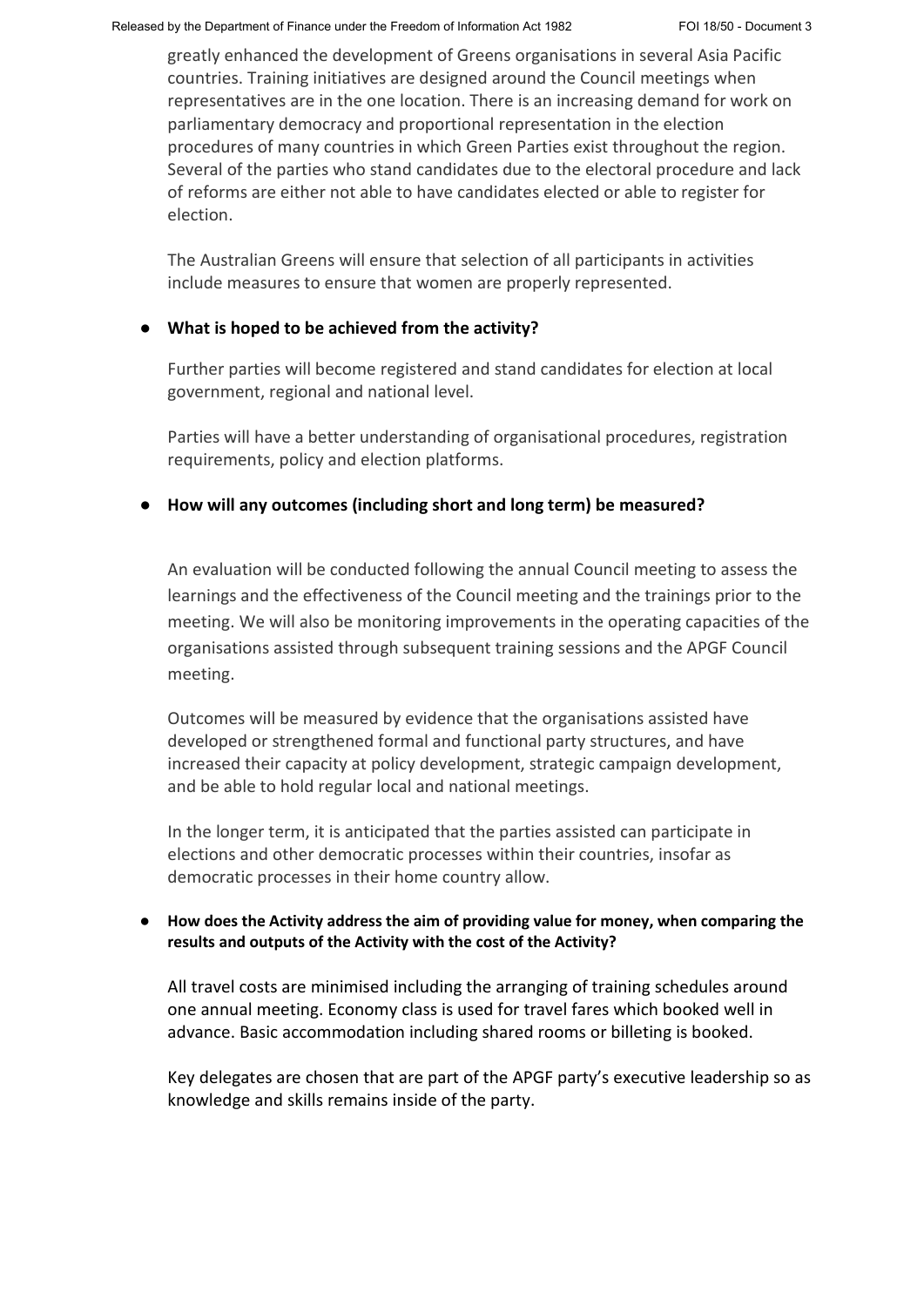# **Activity Proposal 2**

| Name of<br>activity                                                                                                | Strengthen the capacity of the Asia-Pacific Greens Federation (APGF)<br><b>Secretariat</b>                                                                                                                                                                                                                                                                                                                                                                                                                                                       |
|--------------------------------------------------------------------------------------------------------------------|--------------------------------------------------------------------------------------------------------------------------------------------------------------------------------------------------------------------------------------------------------------------------------------------------------------------------------------------------------------------------------------------------------------------------------------------------------------------------------------------------------------------------------------------------|
| <b>Estimated</b><br>timing of<br>activity                                                                          | Throughout the year from July 2017 - June 2018 the grant will support the<br>continued development of the APGF secretariat with the ongoing<br>development of an internship program. The intern undertakes activities to<br>increase the extent of networking between Green parties in the region<br>including directly supporting capacity building within specific parties. The<br>current trainee is from Pakistan.<br>Support will also be given to furthering the development of the Asia<br>Pacific Greens Women's Network (APGWN).        |
| <b>Organisation to</b><br>be<br>assisted/visited                                                                   | The Asia Pacific Greens Federation and associated working groups.                                                                                                                                                                                                                                                                                                                                                                                                                                                                                |
| Country of<br>organisation to<br>be<br>assisted/visited                                                            | The APGF involves members from a range of countries including India,<br>Indonesia, Fiji, Korea, Lebanon, Pakistan, Palestine, Philippines, Mongolia,<br>Japan, Taiwan, and Nepal. There are additionally new parties emerging in<br>countries such as Bangladesh, Papua New Guinea, Iraq, Kurdistan, and the<br>Solomon Islands.                                                                                                                                                                                                                 |
| <b>Expected input</b><br>by each<br>Organisation<br>(e.g. number of<br>people<br>involved, time<br>required, etc.) | Volunteer Office Bearers and Councillors are drawn from all member<br>parties, all of whom provide time throughout the year to participate in<br>monthly online meetings to implement the agreed activities including<br>giving input to the content of projects related to the broader development<br>of APGF addressing issues such as membership and fundraising. They will<br>also assist by actively participating in project teams to assist countries in<br>their organisational development.                                             |
|                                                                                                                    | Australian Greens members with suitable expertise and experience will<br>provide mentoring, advice, and other assistance to APGF individuals and<br>organisations responsible for implementing all activities. The Australian<br>Greens also has representation on the APGF Council with two members.<br>Objectives:                                                                                                                                                                                                                             |
|                                                                                                                    | 1. To assist APGF member and emerging member parties through<br>development of APGF systems, procedures, and structures.<br>2. To provide assistance in future development of the APGF<br>Secretariat, traineeship program, and APGF Council meeting<br>trainings to strengthen individual parties and the federation.<br>3. To increase policy development capacity within APGF by sharing<br>and adapting key regional policies.<br>4. Parties to understand the Global Greens Charter and their role in<br>Green Party Federations worldwide. |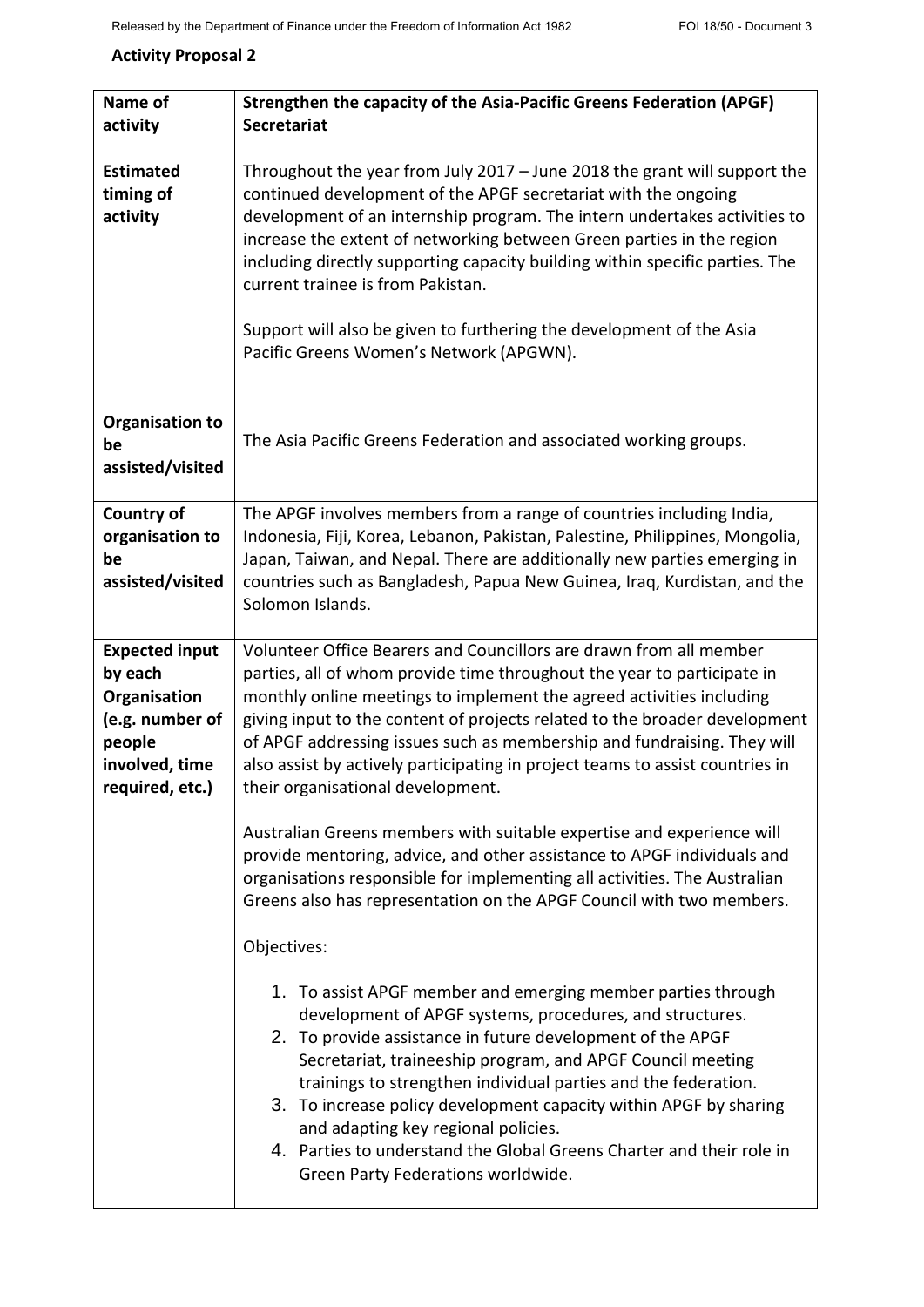| <b>Estimated cost</b> | $\vert$ Total cost \$35,000              |
|-----------------------|------------------------------------------|
| (split into           | Project and coordination costs: \$30,000 |
| project and           | Administrative costs: \$5,000            |
| administrative        |                                          |
| expenses)             |                                          |

#### **Monitoring and Evaluation Statement**

Summary to address the following points:

● **How does this particular activity fit within the objective and aims of the Program?** 

This project will help sustain a more permanent and sustainable APGF secretariat to increase the capacity of APGF to assist and develop the organisational structures of member parties and potential member parties. The secretariat will provide leadership, act as a communication network, develop training materials, and monitor organisational quality within the federation.

This activity will provide assistance on issues such as understanding democratic processes and procedures as well as establishing parties.

## ● **Why has this particular activity been chosen?**

APGF as a federation acts as an umbrella body, and as such provides mentoring and capacity building to member parties. Supporting APGF magnifies the impact of the small amount of funding available to the program.

APGF is making progress in terms of fostering activity on gender issues with the start-up of the APGF women's network last year. Training and mentoring of this network is a necessary step in its future development. Young Greens and indigenous people's committees are also established within APGF. The Australian Greens will encourage further development of these teams, as well insisting that good democratic practices within the regional Green parties are implemented and monitored through documenting policies and organisational development.

On the ground site visits will be conducted by members of the Australian Greens International Development Committee (IDC) and/or APGF to gain a detailed understanding of democratic processes in those countries, to carry out needs analyses, and project assessments. This is also necessary to help to evaluate the success and impact of funding projects.

## ● **What is hoped to be achieved from the activity?**

The work of the APGF intern and the Secretariat overall includes communications, organising meetings and procedures, and strengthening of the federation - including to expand of its membership base. They will organise the annual face to face Council meeting and assist with associated trainings around this.

It will further develop the capacity of APGF as the Asia Pacific Greens regional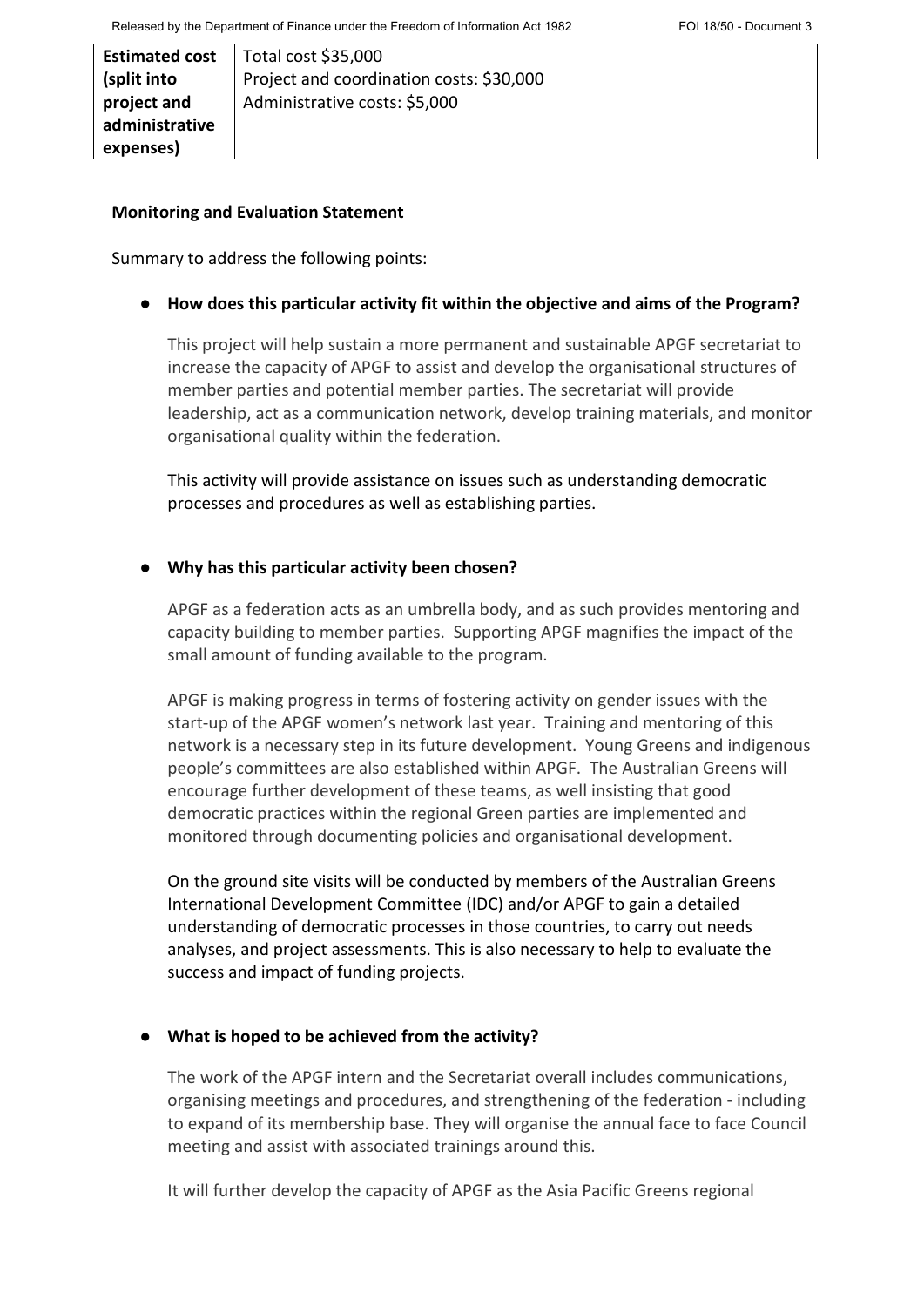umbrella body through learnings and discussions between parties. The participating Greens organisations will develop a better awareness of and connection with other Green parties in the region.

it is hoped through work with the APGF Women's Network and other subcommittees to further representation of women in the APGF parties in executives and as candidates at election.

## ● **How will any outcomes (including short and long term) be measured?**

The short-term outcome is a strongly functioning and accountable secretariat. This will be measured by regularity of meetings and examining minutes thereof, testimony of member organisations, good functioning of existing sub-committees, records of communication, and visits by the APGF secretariat and member countries to other APGF member organisations.

Expanding membership of APGF to include new countries in the region will also be a 2017-18 outcome. Research on emerging and new parties is also undertaken.

Longer term outcomes will be stronger member organisations which can better participate in democratic processes within their countries.

● **How does the Activity address the aim of providing value for money, when comparing the results and outputs of the Activity with the cost of the Activity?** A strong secretariat provides for economies of scale to be achieved in support of activities across the region.

In country visits are combined with a key event such as a Congress or Green School followed by a party executive training. Project team members who have already built up expertise on the specific project are nominated for the in-country assessment and training.

Savings are sought on cheap airfares and accommodation.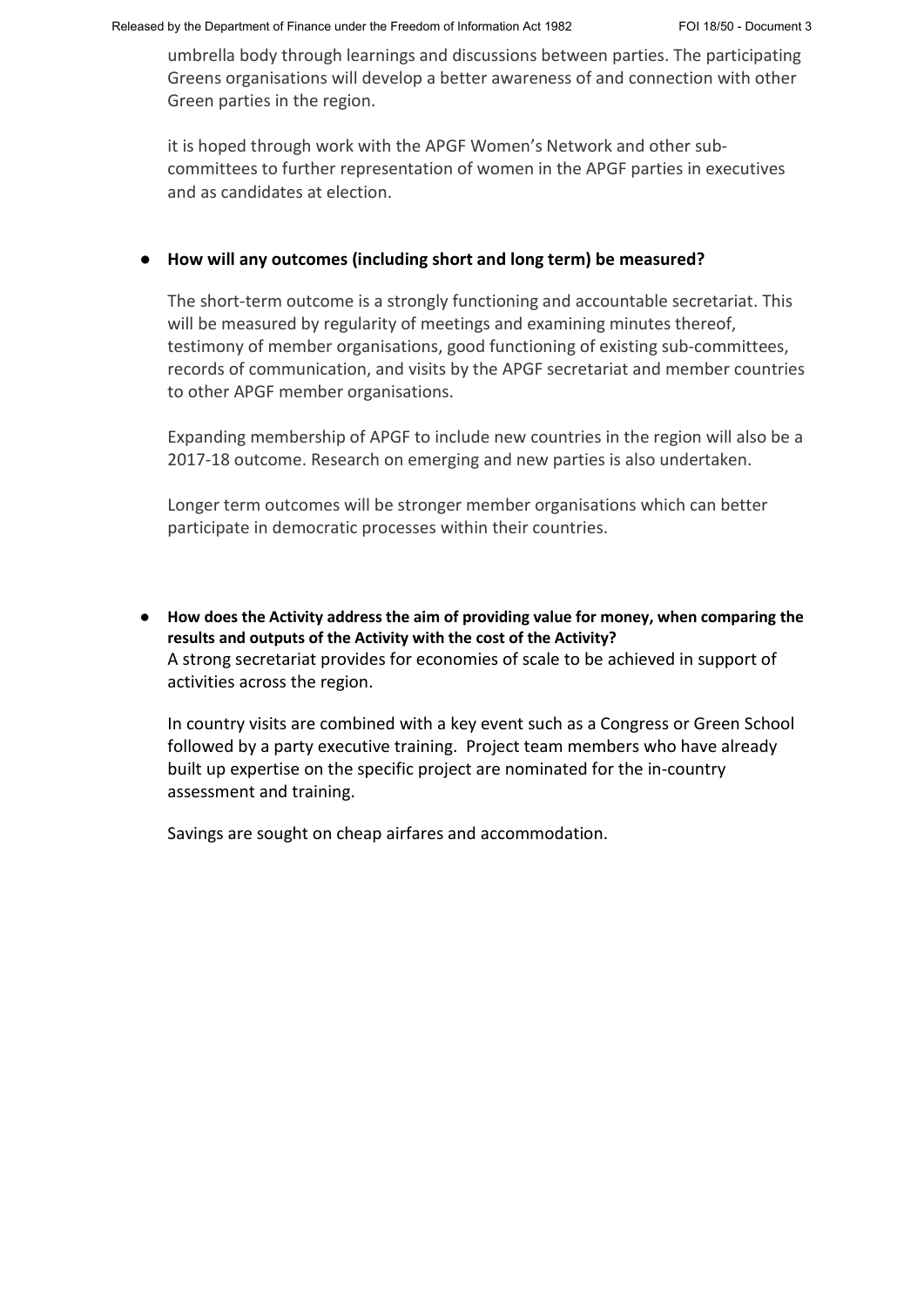# **Activity Proposal 3**

| Name of                | Assist the development and consolidation of emerging Green parties in         |
|------------------------|-------------------------------------------------------------------------------|
| activity               | the Asia Pacific Region                                                       |
|                        |                                                                               |
| <b>Estimated</b>       | July 2017- June 2018                                                          |
| timing of              |                                                                               |
| activity               |                                                                               |
|                        |                                                                               |
| <b>Organisation to</b> | Emerging Greens party organisations in the Asia-Pacific region, for           |
| be                     | example:                                                                      |
| assisted/visited       | Green Civil Society - Nepal<br>$\bullet$                                      |
|                        | Solomon Islands Green Party                                                   |
|                        | <b>Pakistan Greens</b><br>$\bullet$                                           |
|                        | Mongolian Green Party<br>$\bullet$                                            |
|                        | Bangladesh Green Party                                                        |
|                        | Green Forum India                                                             |
|                        | Atjeh Green Party (Indonesia)                                                 |
|                        |                                                                               |
| Country of             |                                                                               |
| organisation to        |                                                                               |
| be                     | All of the above                                                              |
| assisted/visited       |                                                                               |
|                        |                                                                               |
| <b>Expected input</b>  |                                                                               |
| by each                | Elected officers of APGF parties, committees, and other party members         |
| Organisation           | involved in management and strategic planning of party activities will take   |
| (e.g. number of        | part in agreed sub-committees, monthly virtual meetings, and correspond       |
| people                 | as needed. The time involved will vary, but will involve one or more          |
| involved, time         | workshops or other events, as well as regular meetings over several           |
| required, etc.)        | months to develop constitutions, process legal documents, develop             |
|                        | strategic plans, and attend party conventions.                                |
|                        | Project teams are established for the duration of the grant to oversee and    |
|                        | administer the in-country grants to new and emerging parties. The IDC         |
|                        | meets twice a month to discuss projects and issues relating to the grant      |
|                        | program.                                                                      |
|                        |                                                                               |
|                        | Funding support may be used for hiring staff to assist in key activities such |
|                        | as outreach, public education, membership development, assistance in          |
|                        | building transparent and effective governance structures, developing          |
|                        | policy and campaigns, and increasing the participation of women and           |
|                        | youth in party roles.                                                         |
|                        |                                                                               |
|                        | Objectives:                                                                   |
|                        |                                                                               |
|                        | 1. To assist new and emerging parties with organisational                     |
|                        | development to be able to register their party and to contest                 |
|                        | elections.                                                                    |
|                        |                                                                               |
|                        | 2. To assess and monitor on the ground development of new and                 |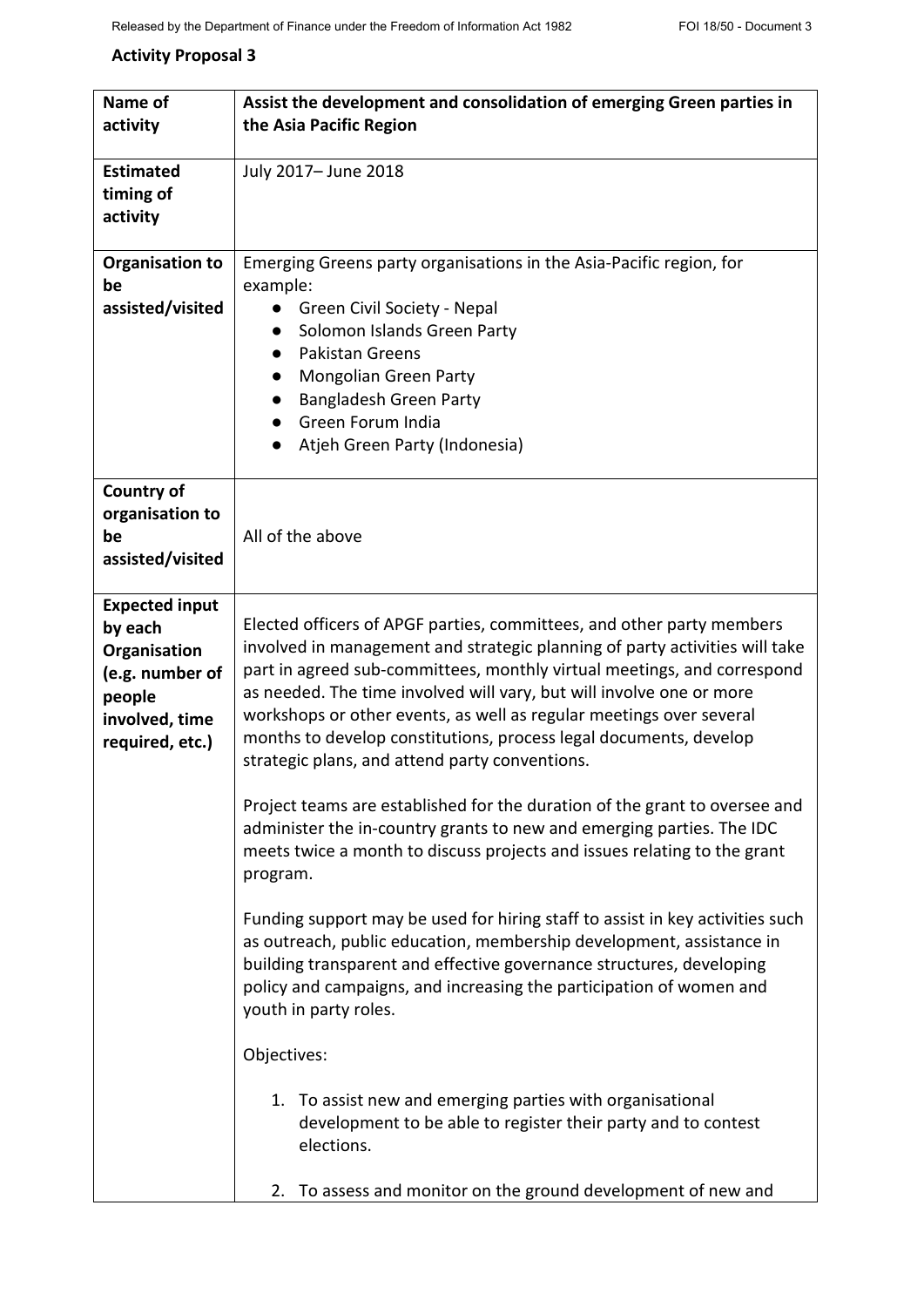|                       | emerging Green parties in the region on issues such as party<br>structure and procedures, party registration, policy development<br>and gender balance. |
|-----------------------|---------------------------------------------------------------------------------------------------------------------------------------------------------|
|                       | Identify key new and emerging parties who require future support<br>3.<br>and develop a roadmap for their party's future development.                   |
| <b>Estimated cost</b> |                                                                                                                                                         |
| (split into           | Total cost \$110,000                                                                                                                                    |
| project and           | Project and coordination costs: \$105,000                                                                                                               |
| administrative        | Administrative costs: \$5,000                                                                                                                           |
| expenses)             |                                                                                                                                                         |

#### **Monitoring and Evaluation Statement**

Summary to address the following points:

## ● **How does this particular activity fit within the objective and aims of the Program?**

This activity provides capacity building on project and campaign management through direct support and mentoring to key new and emerging Green parties in the region. Organisations that have not yet formalised their party status will be assisted to do so and to develop specific plans towards electoral campaign strategies at a local and/or national level.

This activity promotes program objectives by assisting new and emerging organisations in the Asia Pacific region to fully participate in the democratic processes within their own country. This will be done through assisting them to upskill including to develop policies, hold conventions, and consolidate party structures and procedures.

It will also assist emerging parties in meeting membership requirements for APGF.

## ● **Why has this particular activity been chosen?**

This activity has been chosen because in many countries organisations wanting to participate in the democratic processes of their country face significant obstacles including lack of resourcing and necessary skills. In some cases, there is inadequate staffing and a need for greater attention to gender inclusiveness. This will be promoted as a key part of supporting the development of party constitutions, rules, and structures.

In the case of countries in the Pacific, such as the Solomon Islands, Nepal, Pakistan and least developed countries (LDCs), parties have scarce resources although they may have a wide-ranging program and a pool of members. Funding support from these grants can give such parties a source of core funding to run key events such as congresses which is where election of party office bearers is made and membership outreach programs are implemented.

Project teams comprised of representatives from the recipient party, the Australian Greens and other APGF member parties act as an information and skill resource pool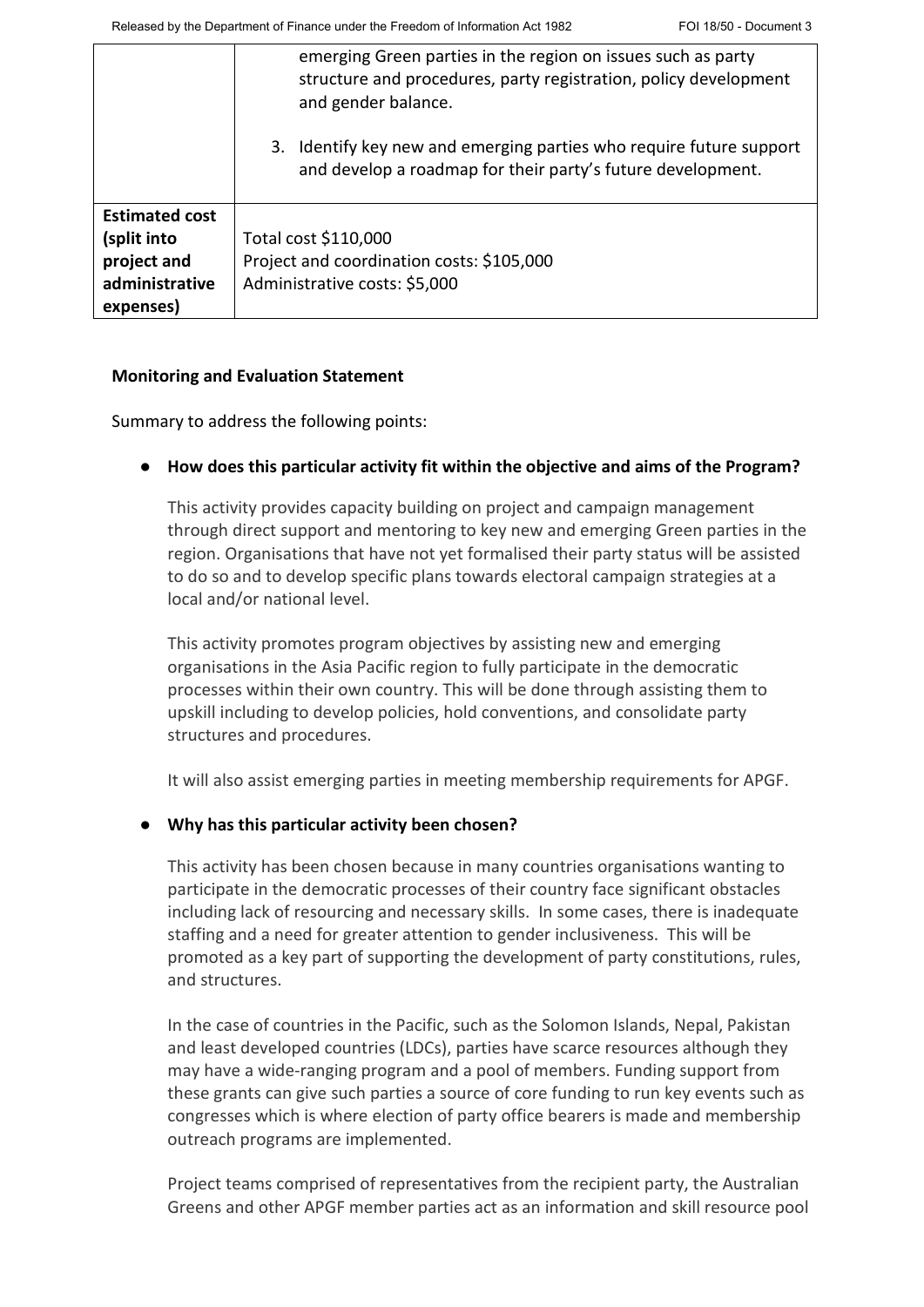for the recipient parties. Over the past year this has contributed to the development of new parties and prepared them for their elections.

In many countries, there is a restrictive nature of the registration process for political parties which can prove difficult to overcome.

In country visits will be done in partnership with party members in-country to establish strong relationships, information sharing, and provide mentoring opportunities. They will also assess the in-country project's implementation.

#### ● **What is hoped to be achieved from the activity?**

It is hoped that several parties will be supported to finalise their constitutions and have their party structures and procedures consolidated so to enable them to participate in elections at local and/or national level and to apply effective electoral campaign programs.

Organisations without party status can develop concrete plans for achieving this through registration. This may include membership outreach programs to build the membership base where this is a requirement. In some instances, this can be high per head of population and can present some logistical challenges in remoter areas in countries such as Fiji or Indonesia.

#### ● **How will any outcomes (including short and long term) be measured?**

The key outcome in most cases will be the formalisation of party status, the development and strengthening of party structures, procedures, and policies. This will be followed where possible by the parties standing candidates for election.

Ongoing and formal contact will be maintained with the organisations supported through project teams involving representatives of the projects, the Australian Greens and APGF.

For emerging parties, their organisational development and party status formalisation will allow them membership to the APGF Council.

The longer-term outcomes for the emerging Green party projects is stronger formal organisations that actively participate in elections and other democratic processes in the Asia, Pacific and Middle East regions.

#### ● **How does the Activity address the aim of providing value for money, when comparing the results and outputs of the Activity with the cost of the Activity?**

Travel in country, where distance allows, is by train, bus or private vehicle. Accommodation is basic including shared accommodation. Travel is economy with bookings in advance and cheap airfares sought. Venue hire for meetings and Congress is also of a basic economy standard.

In country assessment visits are combined with a key event such as a Congress or Green School followed by a party executive training. Project team members who